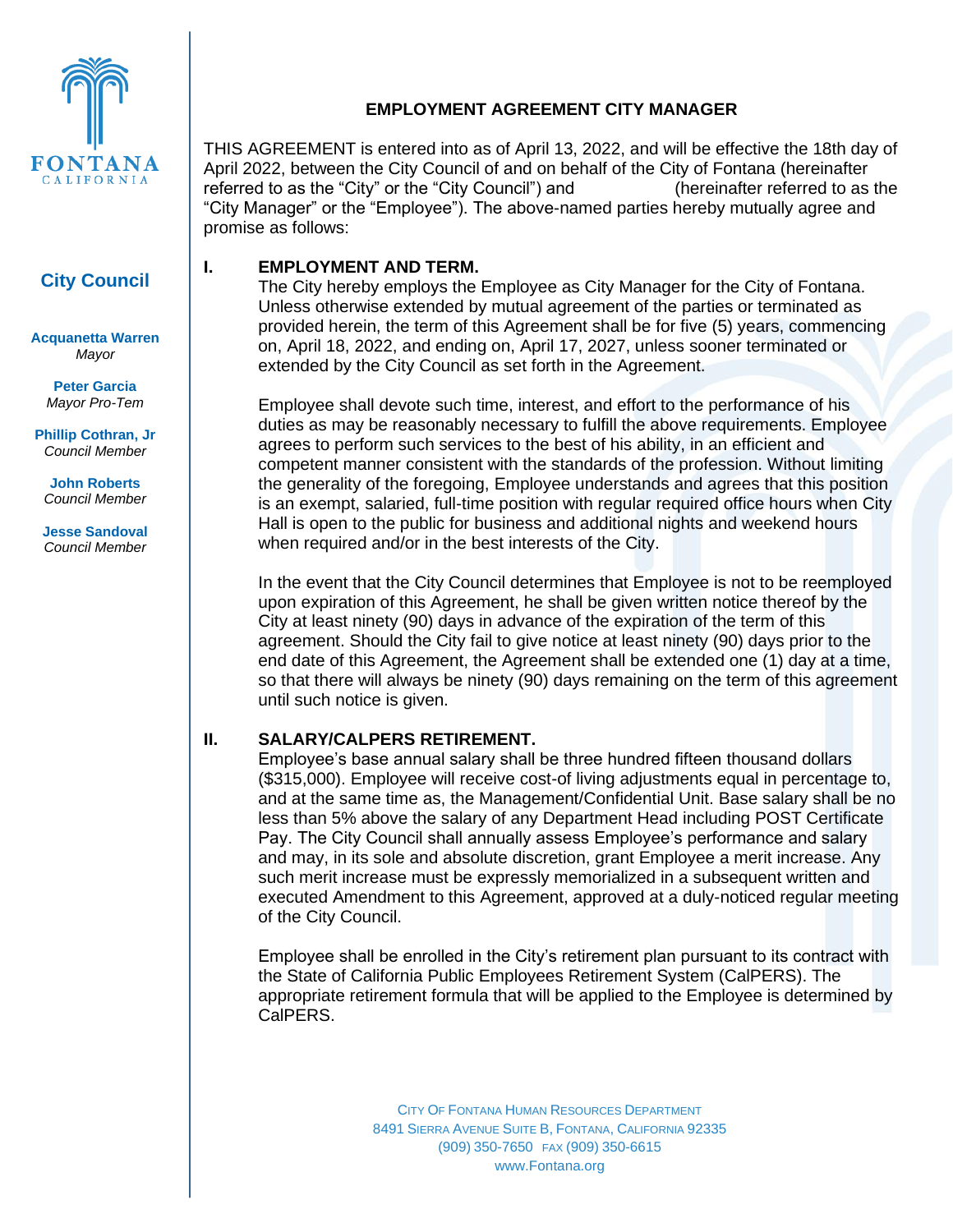## **III. DUTIES.**

Employee shall perform the duties of City Manager as prescribed by Section 2-66, et. seq., of the Fontana Municipal Code. In addition to the powers and duties set forth in the Code, the City Manager shall have such powers and duties which are delegated to him by the City Council. The City Manager shall execute all powers and duties in accordance with the policies adopted by the City Council and the State of California Government Code.

### **IV. CITY MANAGER AND COUNCIL RESPONSIBILITIES.**

The City Manager shall be the Chief Executive Officer of the City and the Executive Director of the Fontana Successor Agency, Housing Authority, and Fontana Fire Protection District. As such, the City Manager shall have the responsibility for implementing City Council policy, whereas the City Council shall retain the responsibility for formulating and adopting said policy. The City Manager shall provide the City Council with regular informational updates on significant matters, as well as notice prior to implementation of significant changes to staff or matters of fiscal impact.

## **V. PERSONNEL MATTERS.**

The City Manager shall have the additional responsibility of organizing, reorganizing, and arranging the staff of the City in such a way that in his judgment best serves the City. The City Manager shall have such responsibility in all personnel matters, including selection, assignment and transfer of employees in accordance with the Personnel Rules of the City. City Council Members, individually and collectively, will promptly refer all criticisms, complaints and suggestions called to their attention to the City Manager for study and recommendation. The City Manager shall promptly review such matters and report back to the Council within a reasonable time. The City Manager shall consult with Council Members, individually or collectively, on any personnel matter when requested to do so by one or more Council Members, subject to the requirements of the Ralph M. Brown Act, Government Code Section 54950, et seq. The City Manager shall comply with all applicable provisions of the Fontana Municipal Code with respect to the recruitment, selection and compensation of all department heads.

## **VI. OTHER DUTIES.**

The City Manager (or his designee) shall: (1) review all policies proposed to the City Council and make appropriate recommendations to the Council; (2) periodically evaluate employees as provided for by California law and City policy; (3) advise the Council of possible sources of funds that might be available to implement present or contemplated City programs or services; (4) maintain and improve his professional competence by available means, including subscription to and reading of appropriate periodicals, and joining and participating in appropriate professional associations and their activities; (5) establish and maintain an appropriate community relations program; and (6) serve as a liaison between the Council and as its designated representative with respect to all employer-employee matters, and make recommendations to the Council concerning those matters. Notwithstanding that a designee of the City Manager may perform said duties, the City Manager shall be the person ultimately responsible to the Council for the proper implementation of the duties and responsibilities described herein.

## **VII. OUTSIDE PROFESSIONAL ACTIVITIES.**

Employee, with prior approval of the City Council, may undertake outside professional activities for compensation, including consulting, teaching, training, speaking and writing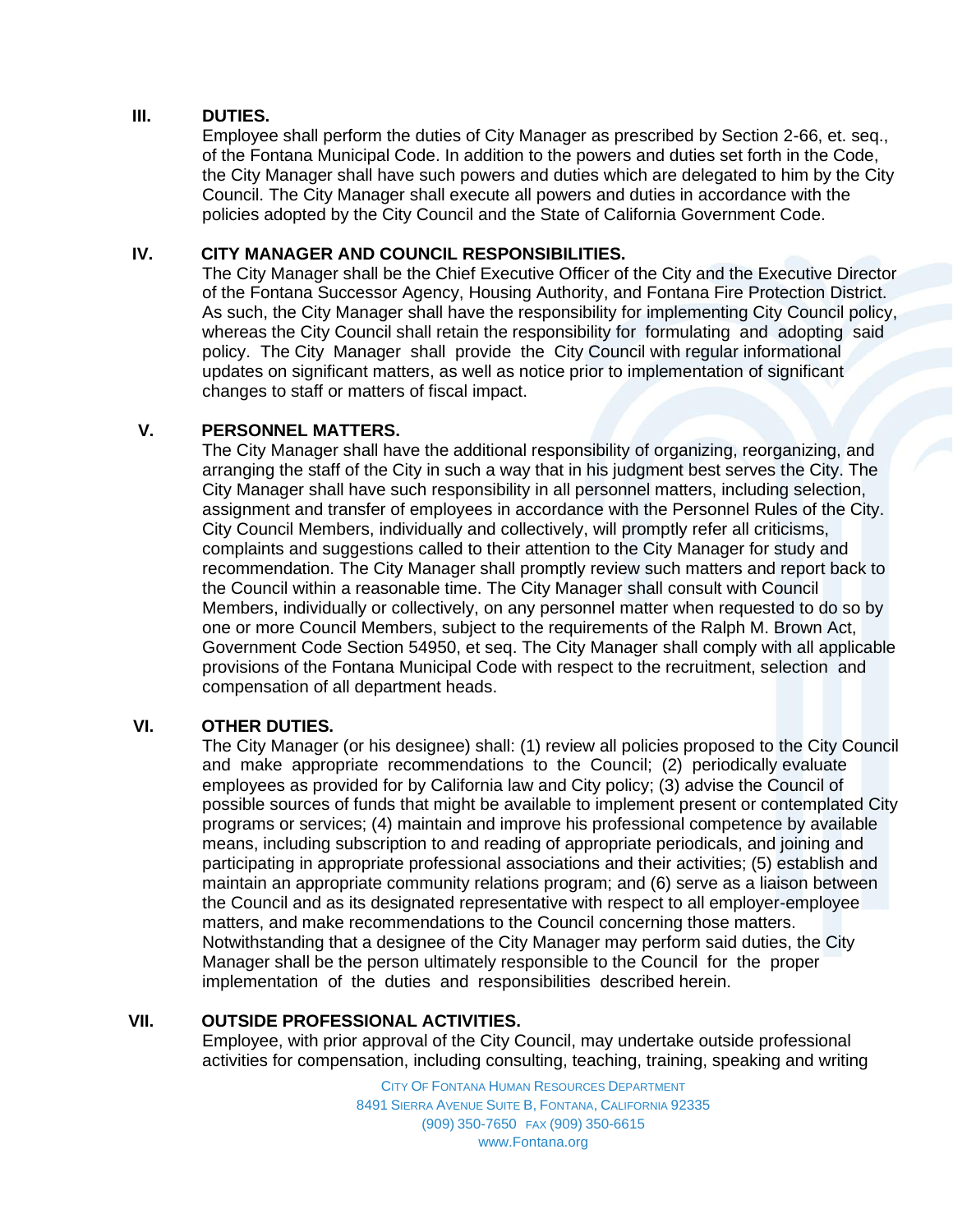provided they do not interfere with Employee's normal duties and are done only during nonbusiness hours, personal leave or holiday time of Employee and are not done with any existing vendors or contractors of the City. Under no circumstances shall such outside activities create a conflict of interest with the duties of the City Manager and the interests of the City.

#### **VIII. EVALUATION.**

Employee shall meet with the City Council in closed session annually, on or around each anniversary date of the Agreement, to review the Employee's performance and to discuss the City Council's evaluation of said performance and to determine whether Employee's salary will be adjusted, subject to the requirements of the Ralph M. Brown Act. The evaluation will also set forth mutually defined goals to be achieved by the Employee in the subsequent year. The Employee will be provided an opportunity to discuss his evaluation with the City Council. The Employee shall be eligible, if warranted in the City Council's sole discretion, to receive a salary increase at the conclusion of such evaluation, subject to the requirements of the Ralph M. Brown Act. Any agreed salary increase must be expressly memorialized in a subsequent written and executed Amendment to this Agreement. Failure to conduct an evaluation shall not prohibit the City Council from otherwise terminating this Agreement in accordance with its terms.

The performance review and evaluation process set forth herein is intended to provide review and feedback to Employee so as to facilitate a more effective management of the City. Nothing herein shall be deemed to alter or change the employment status of Employee, nor shall this Section be construed as requiring cause to terminate this Agreement or the services of Employee hereunder.

## **IX. TERMINATION.**

Except as otherwise provided the contract will remain in effect unless or until modified by mutual agreement between the Mayor and City Council and the Employee. Except as otherwise provided herein, termination of this Agreement shall be in accordance with sections 2-111, 2-112, 2-113, 2-114 and 2-115 of the Fontana Municipal Code. The employee shall serve at the will and pleasure of the City Council and may be removed from office (terminated) at any time for any reason or no reason. Nothing in this Agreement shall prevent the City Council from terminating this Agreement and the services of the Employee at its sole discretion.

**A.** This Agreement shall automatically terminate upon Employee's death, retirement, or permanent incapacity.

## **B. Noticed Termination without Cause**

Termination pursuant to this subsection B may only be done upon a majority vote (three or more votes) of the City Council. In the event Employee is terminated by the City during the term of this Agreement, during which time Employee is willing and able to perform his duties under this Agreement, the City Council agrees to provide Employee an amount equal to 12 months of salary and benefits. (The salary and benefits shall be referred to collectively as "Severance Pay.") However, should there be less than twelve (12) months remaining on the unexpired term of this Agreement, including any extension, the Severance Pay shall instead be equal to the number of months left on the unexpired term of the Agreement.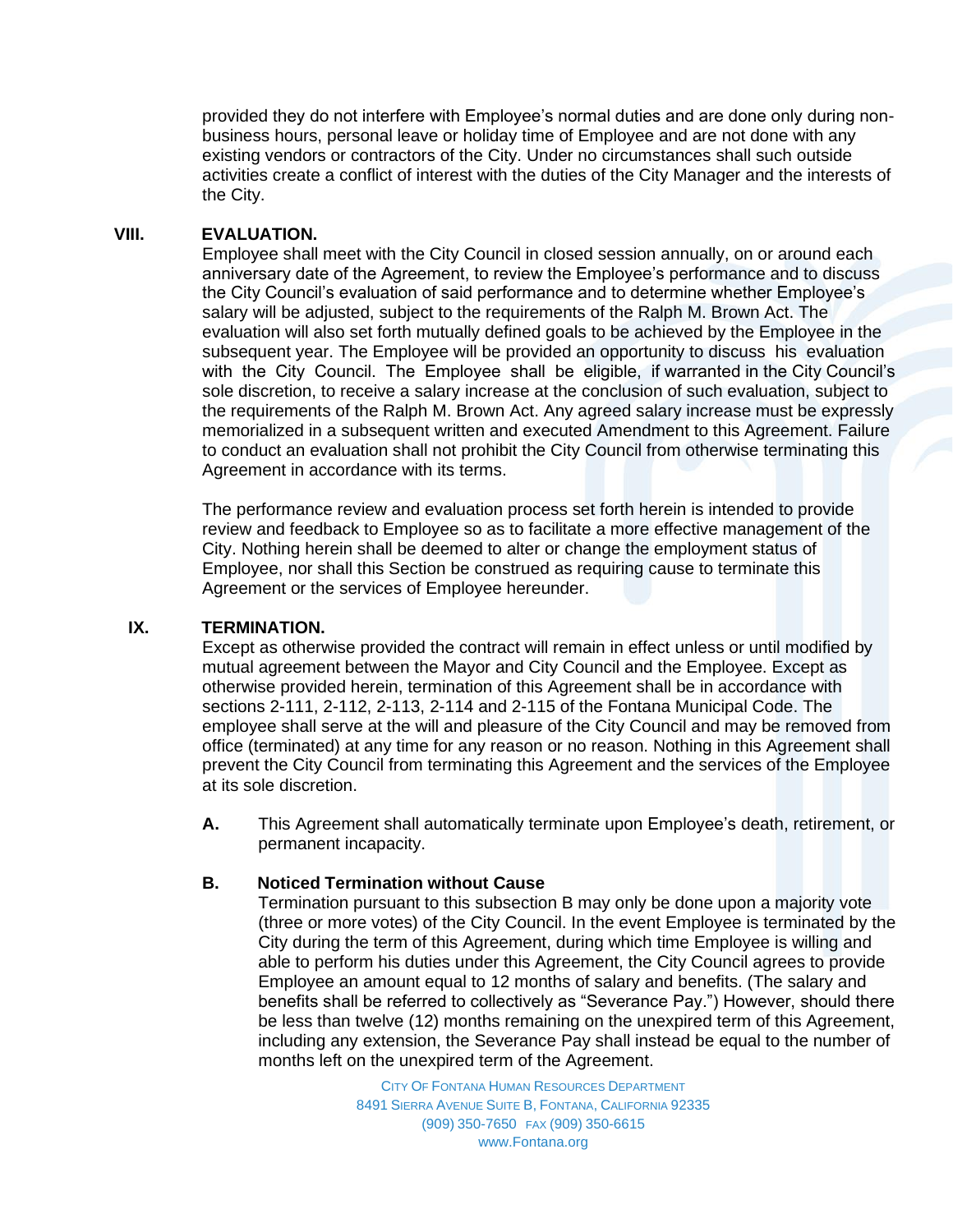In addition to the severance payment authorized in this section, upon termination with or without cause, employee shall also be entitled to compensation for any accrued and unused personal leave.

The above described Severance Pay is in express consideration for the Employee's waiver, which is acknowledged by his signature to this Agreement, of his rights to reasons for his removal, a thirty (30) day prior notice, and a hearing as set forth in the above referenced City Code sections. Employee shall also be obligated to execute a severance agreement with full releases in exchange for the proposed Severance Pay.

#### **C. Termination for Cause**

Termination pursuant to this subsection C may be done pursuant to a simple majority (three votes) of the City Council. In the event that the Employee has been terminated for cause, the Employee shall not be entitled to any Severance Pay. "Cause" shall be defined as (a) A willful and material breach of the terms and conditions of this agreement; (b) Flagrant or repeated neglect of duties after being notified in writing by the City Attorney of such neglect; (c) An act involving illegal personal gain in the performance of duties under the terms of this agreement; (d) Conviction of a crime, whether a misdemeanor or felony, for an illegal activity performed while acting in the capacity of City Manager; (e) Refusal or failure to act in accordance with any lawful directive or order of the City Council given during the course of a duly noticed meeting.

Such determination shall be made following the hearing (if requested, as required under 2-112) described in sections 2-112 and 2-114 of the Fontana City Code, except that the hearing shall be before a neutral hearing officer mutually selected from a list supplied by the State Mediation and Conciliation Service, and the issue at the hearing shall be limited solely to whether or not City's "for cause" termination was arbitrary and capricious, entitling Employee to Severance Pay. Under no circumstances shall the Employee be entitled to reinstatement to the position of City Manager as a result of such hearing. Any hearing officer selected must be able to and shall hear the matter within thirty (30) days of the Employee's receipt of the notice of termination and shall render a decision within fifteen (15) days of the close of the hearing.

Following the hearing, the hearing officer shall submit his/her findings and decision to the City Council, which shall be final and binding.

#### **D. Resignation**

The Employee may terminate this Agreement upon written notice to the City Council and shall endeavor to give forty-five (45) days prior notice. The City shall have the option, in its complete discretion, to terminate the Employee any time prior to the end of such notice period, provided the City pays the Employee all compensation due and owing through the last day actually worked, plus an amount equal to the base salary the Employee would have earned through the remainder of the notice period. Thereafter, all the City's obligations under this Agreement shall cease.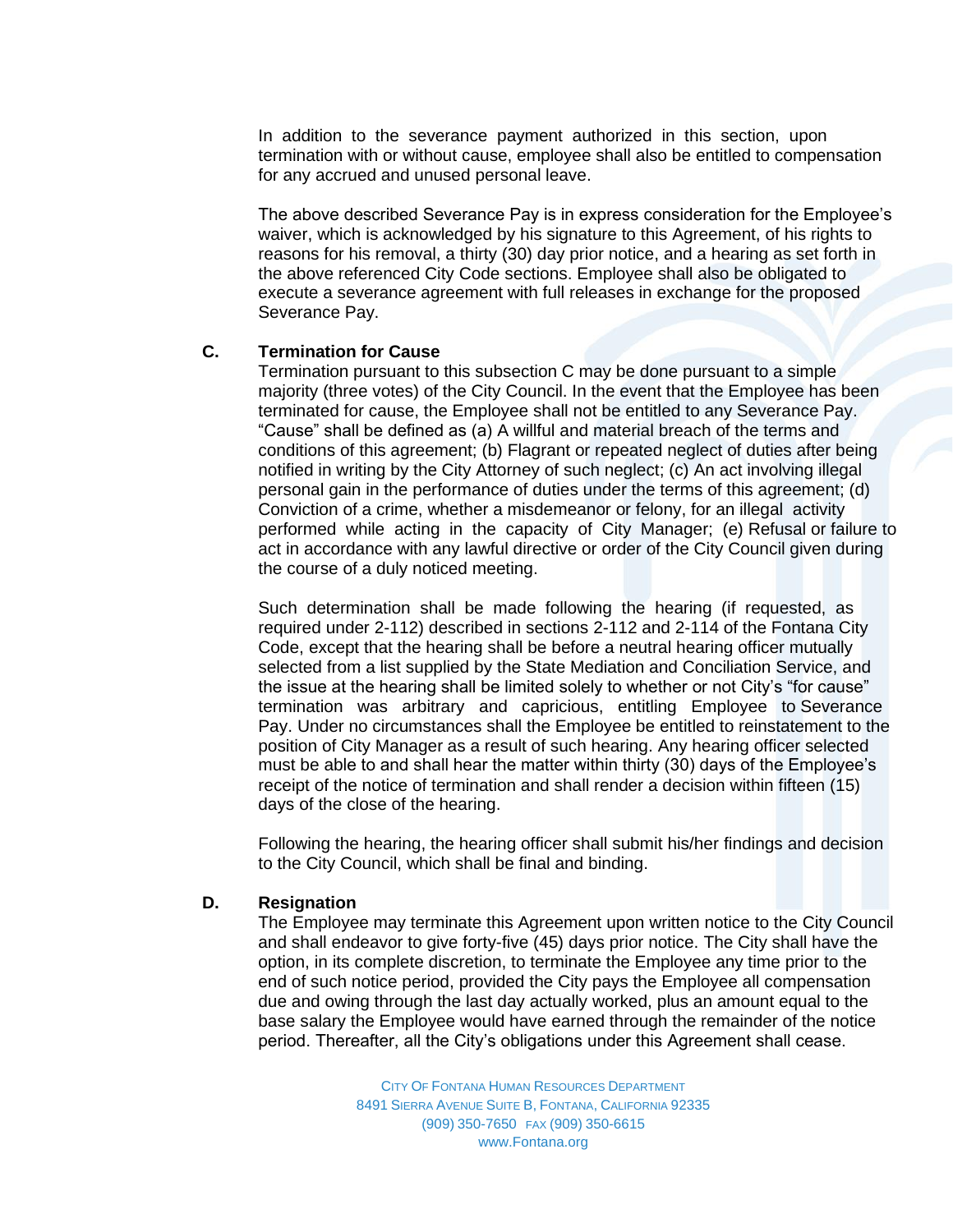## **E. Limitation on Termination**

In no event shall Employee be terminated within ninety (90) days before or ninety (90) days after any City municipal election, including but not limited to an election for the selection or recall of one or more of the members of the City Council.

## **X. FRINGE BENEFITS.**

- A. City shall pay to or on behalf of Employee for 125 Cafeteria Plan Fringe Benefits an amount five percent (5%) above provided to the City Department Heads. In addition, Employee shall be enrolled in the City's retirement plan pursuant to its contract with the State of California Public Employees Retirement System (CalPERS). The appropriate retirement formula that will be applied to the Employee is determined by CalPERS.
- B. In addition, Employee shall be provided all the fringe benefits which are proportional to those provided to Management/Confidential Unit employees. These benefits may be adjusted by the City for the Management/Confidential Unit from time to time and the amounts shall be adjusted proportionately based on any adjustments in City contributions.
- C. The following benefits will be provided in the amounts listed below, in lieu of or in addition to, the amounts and benefits listed in the Management/Confidential Unit Benefits:
	- 1. \$125 cell phone allowance per month
	- 2. An iPad or laptop
	- 3. Pay for an annual physical at UCI Executive Health or equivalent facility
	- 4. \$5000 annual contribution to a Retirement Health Saving Plan (Deposit made May 1, 2022 and every year thereafter on May 1st)
	- 5. Cover Employee's portion of Medicare

## **XI. TRANSPORTATION.**

Employee shall have the choice of a \$600 per month car allowance or a city provided vehicle. Said vehicle purchase shall be made in accordance with City policy. Said vehicle shall not be operated by persons other than the Employee. The City shall be responsible for providing liability insurance (bodily injury and property damage) for the Employee's use of said vehicle. Employee may use the vehicle for incidental personal purposes. In addition to those restrictions listed above, Employee agrees to abide by any additional restrictions on the use of said vehicle imposed by the insurer. The City shall also provide for maintenance, repair, and replacement costs of said automobile, in accordance with City policy.

## **XII. ANNUAL LEAVE**

These leave accruals are in addition to recognized City holidays. Employee shall accrue Personal Leave each year during the term of this Agreement at the same rate as City's Mgmt./Confidential group employees (beginning at 16 years; 11.385 hours per pay period). Employee shall begin his employment with an annual leave balance of 240 hours.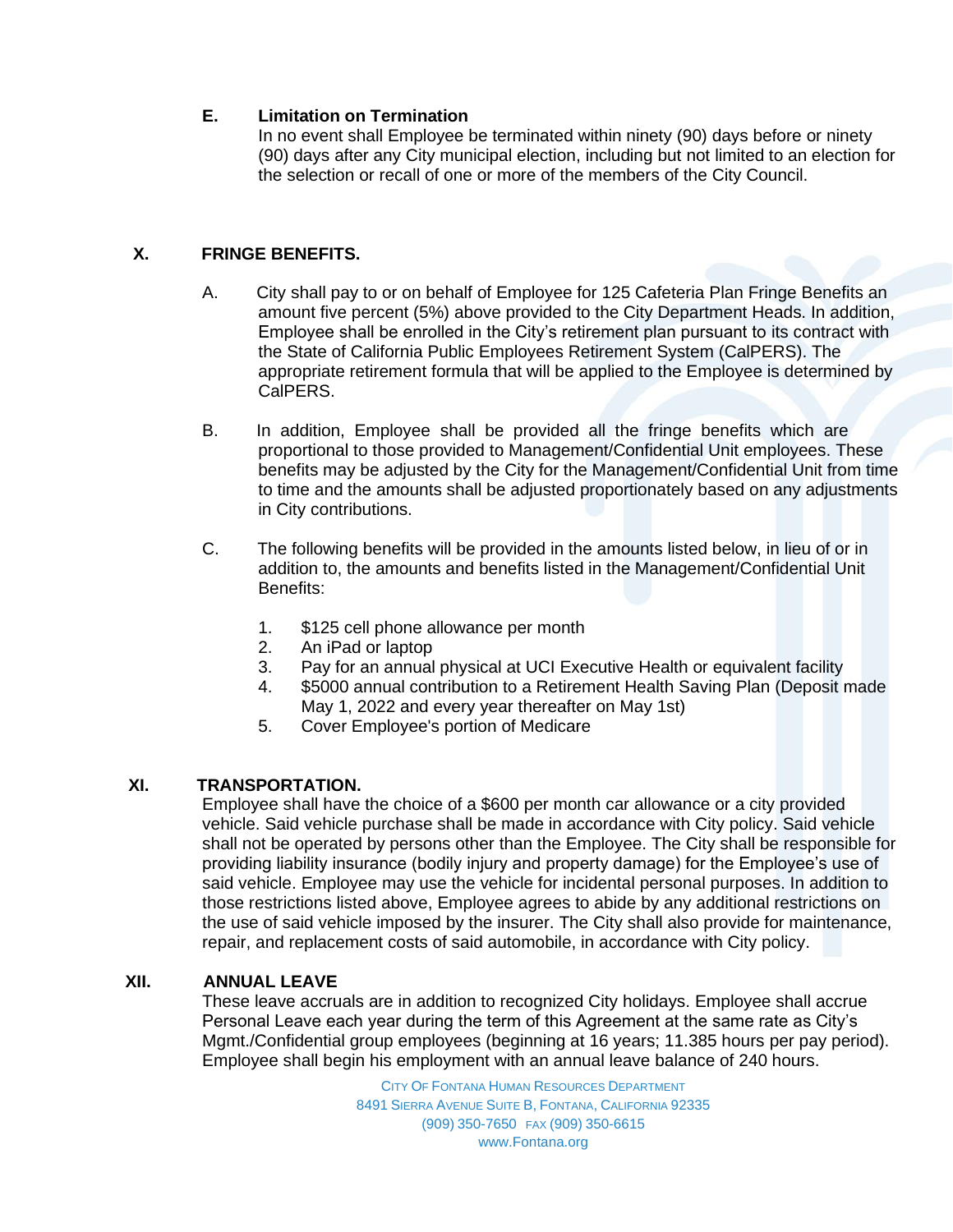Employee shall be entitled to cash out up to fifty percent (50%) of accrued, but unused, personal leave in accordance with the City's policies pertaining to other City employees. No more than 1,200 hours may be carried forward in any fiscal year.

Employee shall begin his employment with an Administrative Leave balance of 80 hours and shall accrue 80 hours of Administrative Leave per each subsequent year during the term of this Agreement. Unused Administrative Leave shall be cashed out on June 30th of each year. The annual amount of Administrative Leave accrued by the City Manager

shall be adjusted to be the same number of days accrued by City Department Heads without the need for a written modification of this Agreement.

#### **XIII. DEFERRED COMPENSATION.**

City shall contribute an amount equal to 9% of Employee's salary per pay period, on Employee's behalf, into a qualified 401(a) and/or 457(b) plan established by the City. Such payment shall be made to Employee's account on DATE, and annually thereafter during the term of Employee's employment as City Manager, unless City elects, to pay this directly to Employee as current salary.

### **XIV. LONGEVITY PAY.**

Employee shall be eligible to receive Longevity Pay consistent with the rates for Management./Confidential Unit employees hired post July 1, 1990 with continuous service of 10 years or more at \$2,250; 15 years or more at \$2,750; 20 years or more at \$3,250 and 25 years or more at \$3,750 based upon the Employee's anniversary date (date of initial hire into a regular full-time position) of April 18, 2022. Longevity will be paid annually in December and will cease upon termination of employment.

### **XV. LIFE INSURANCE.**

The City shall provide for life insurance for the benefit of the Employee's beneficiaries in an amount of three (3) times his annual salary, not to exceed one million dollars.

#### **XVI. GENERAL PROVISIONS.**

- **A.** This Agreement supersedes any and all other agreements, either oral or written, between the parties hereto with respect to the employment of Employee by the City and contains all of the covenants and agreements between the parties with respect to the employment of Employee by the City.
- **B**. Each party agrees and acknowledges that no representations, inducements, promises or agreements orally or otherwise, have been made by any party, or anyone acting on behalf of any party, which are not embodied herein and that any agreement, statement, or promise not contained in this Agreement shall not be valid or binding on either party.
- **C**. Except as set forth in Section XII, any modifications of this Agreement will be effective only if made in writing and signed by both the Employee and the City.
- **D.** If any provision of this Agreement is held by a Court of competent jurisdiction to be invalid, void or unenforceable, the remaining provision shall nevertheless continue in full force and effect without being impaired or invalidated in any way.